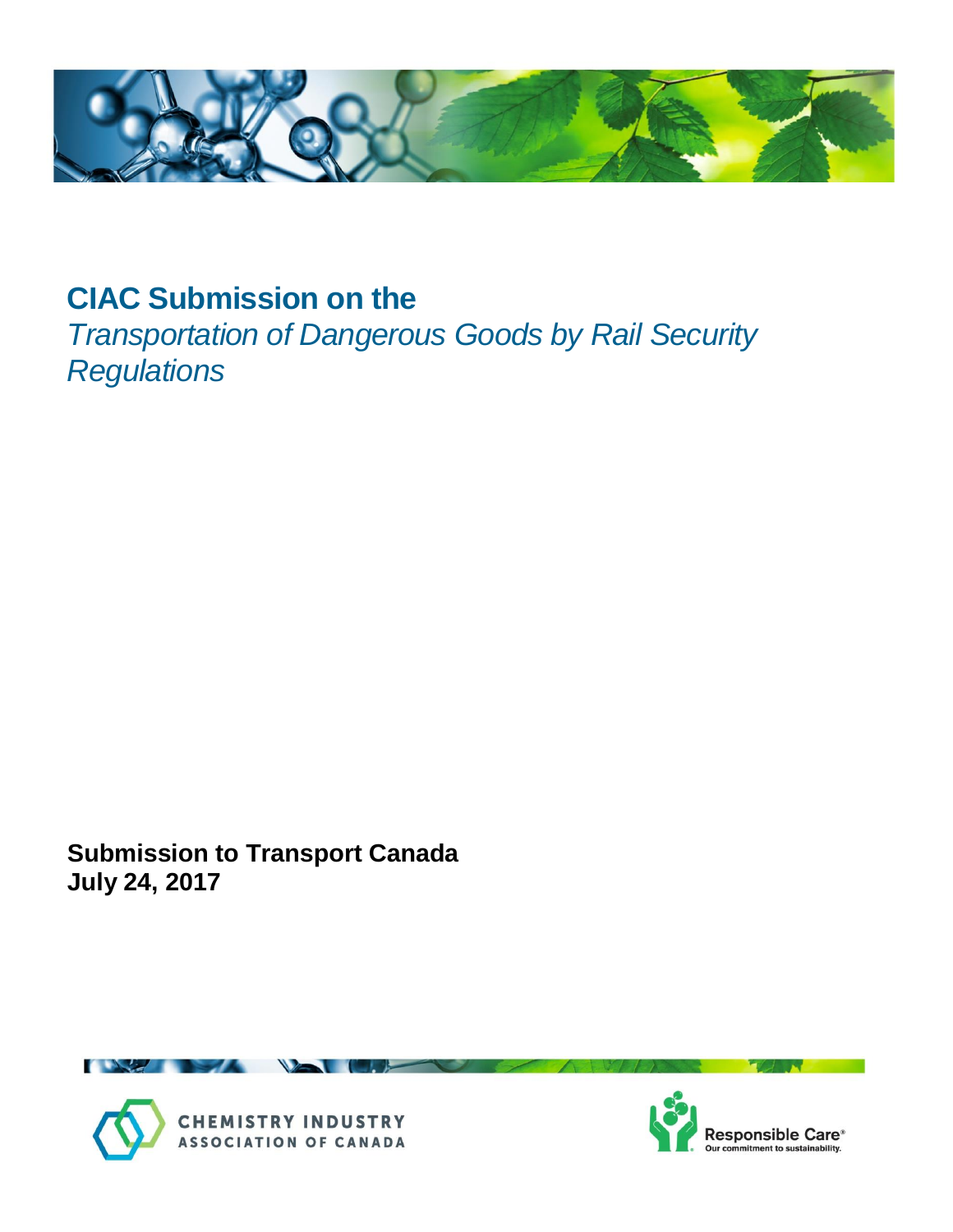July 24, 2017

Via Email

Marie-France Paquet Director General, Intermodal Surface, Security and Emergency Preparedness Transport Canada

## **Re:** *Transportation of Dangerous Goods by Rail Security Regulations* **as published in the** *Canada Gazette***, Part I on June 24, 2017**

#### **Introduction**

The Chemistry Industry Association of Canada (CIAC) is pleased to have the opportunity to submit its comments and recommendations on the *Transportation of Dangerous Goods by Rail Security Regulations* as published in the *Canada Gazette*, Part I on June 24, 2017*.*

CIAC is the voice of Canada's \$53 billion chemistry sector. We represent the interests of Canada's leading chemistry companies – from petrochemical, inorganic and specialty chemical producers, to bio-based manufacturers and chemistry-related technology and R&D companies. Canada's chemistry industry employs 87,500 Canadians directly, and supports another 525,000 jobs in the Canadian economy.

CIAC members produce goods that are needed everywhere; they are essential to Canada's economy and our quality of life. Among them, hundreds of dangerous goods are also manufactured and shipped across Canada daily. More than 70 per cent of the products shipped by CIAC members move by rail.

Safety is a top priority for Canada's chemistry industry, both at plant sites and along transportation routes. During the past 25 years, CIAC members have invested hundreds of millions of dollars in transportation-related research and upgrades; and have set the gold standard for transportation safety through the TRANSCAER® (Transportation Community Awareness and Emergency Response) and TEAP® III (Transportation Emergency Assistance Program) initiatives. Canada's chemistry industry goes above and beyond what is required by Canadian laws related to the transportation of chemical products, including dangerous goods.

As part of our commitment to Responsible Care® – the Association's United Nations recognized sustainability initiative - CIAC verifies that each of its members and transportation partners is meeting Responsible Care's stringent safety standards, by requiring independent, public verifications of these companies every three years. Verification reports are publicly available at www.canadianchemistry.ca/responsiblecare.

## **Comments on the proposed** *Transportation of Dangerous Goods by Rail Security Regulations*

CIAC supports Transport Canada's mission to promote a safe, secure, efficient and environmentally responsible transportation system and fundamentally agrees with the importance of security in the safe transportation of dangerous goods. Additionally, CIAC supports measures to enhance alignment between Canadian and U.S. regulations that facilitate the movement of dangerous goods by rail across the border and would not want to see the level of confidence in the security of the Canadian rail transportation system negatively impact trade. CIAC values the flexible versus one-size-fits-all approach promoted within the proposed regulations and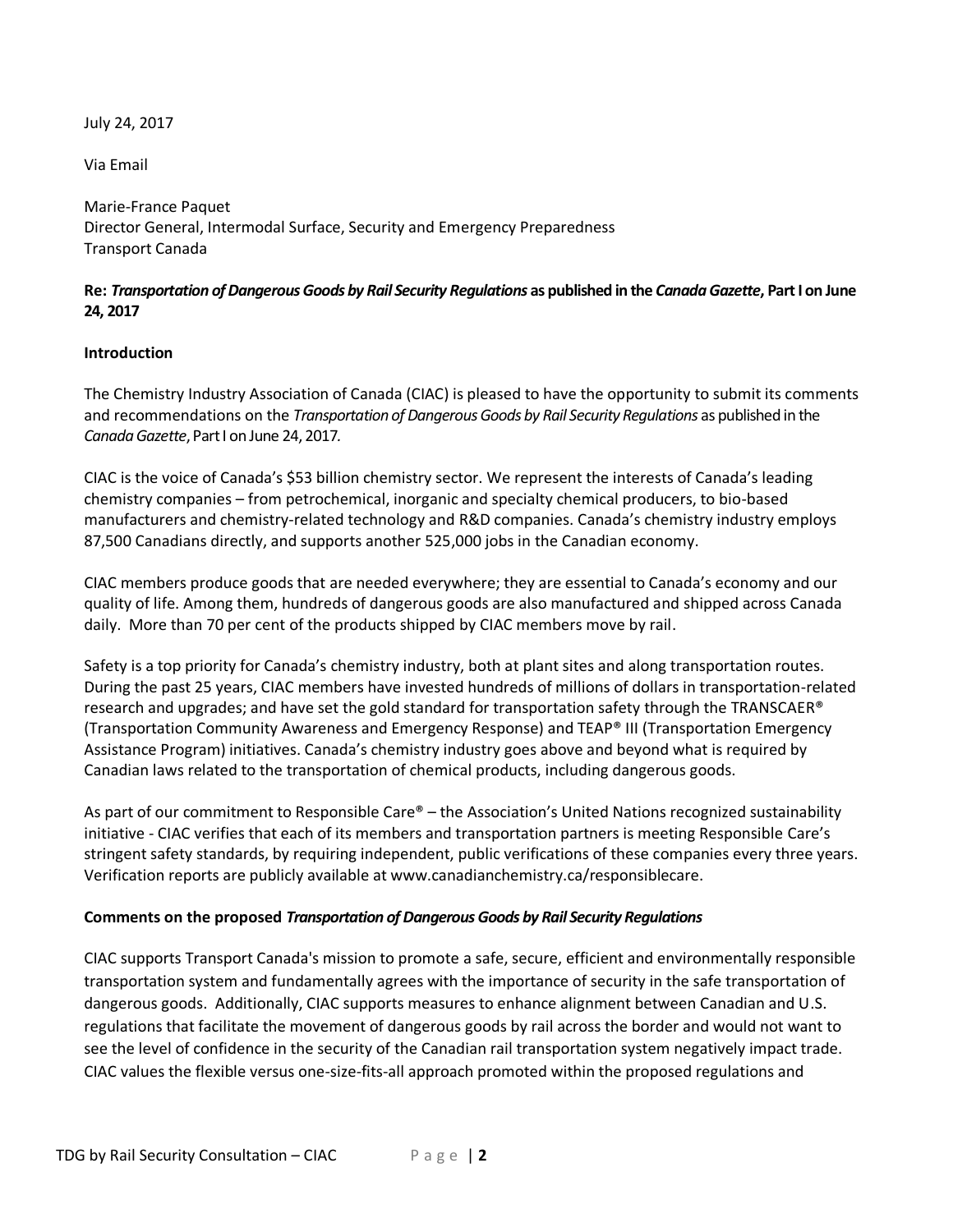appreciates that regulated entities are intended to have the flexibility to develop and implement security measures that are commensurate with their individual risk profiles and operational environments.

After reviewing the proposed *Transportation of Dangerous Goods by Rail Regulations* published in the *Canada Gazette,* Part I on June 24, 2017 following are the areas/factors CIAC recommend be considered, clarified, or updated. These comments will focus on the importance of language and the definition of consignor, timelines for implementation, harmonization issues, and general issues relating to clarification of expectations and awareness.

# **Definition of Consignor and Clarification of Expectations**

During preliminary consultations regarding these regulations the terminology employed was "shippers" and "carriers" and in the proposed regulations it is "rail carriers" and "rail consignors." The TDG regulations define a consignor as: a **person** in Canada who

- **(a)** is named in a **shipping document** as the consignor;
- **(b) imports** or who will **import dangerous goods** into Canada; or
- **(c)** if paragraphs (a) and (b) do not apply, has possession of **dangerous goods** immediately before they are **in transport**. **(expéditeur)**

CIAC has noted concerns with using this definition of consignor to meet the anticipated expectations of the regulations. For example, there are instances where CIAC members are the importer of record for products but never actually have the product in their possession or on their site. In this instance, it is unclear what their, or potentially their customers', expectations would be for security awareness or security plan creation and training.

## **Timelines for Implementation**

In previous consultations the timelines for implementation were staggered between shippers and carrier but it seems as if this has been accelerated in the current proposal. In the proposed regulations consignors have 12 months before all requirements come into force. In previous discussion it was noted that, "The effective date of this provision would be harmonized with the safety training cycle to reduce industry costs (i.e. training would be required within three years of the regulations coming into force."

While CIAC members are diligent regarding security and safety issues and are meeting many of these through participation in trusted trader programs such as Canada's Partners in Protection and the US Customs-Trade Partnership Against Terrorism it is the creation and training of all necessary personnel on individual security plans that could be challenging. CIAC would also like to confirm that if members are participating in these programs they would also automatically be recognized as meeting the proposed Canadian requirements. If that is the case, a listing of acceptable programs would be helpful for companies.

Transport Canada has noted there will be guidance materials developed to help support the awareness training and security plan requirements. It was also noted, that the cost to industry would be minimal as these programs already exist in the U.S. or from industry associations. CIAC is seeking clarification on if using existing materials such as the U.S[. DOT's online training module](https://www.phmsa.dot.gov/staticfiles/PHMSA/Hazmat/digipak/training_module.html) would meet the requirements for security awareness training. If not, it would be beneficial for Transport Canada to create a parallel tool. Additionally, further details regarding when the Transport Canada guidance materials will be available would be appreciated.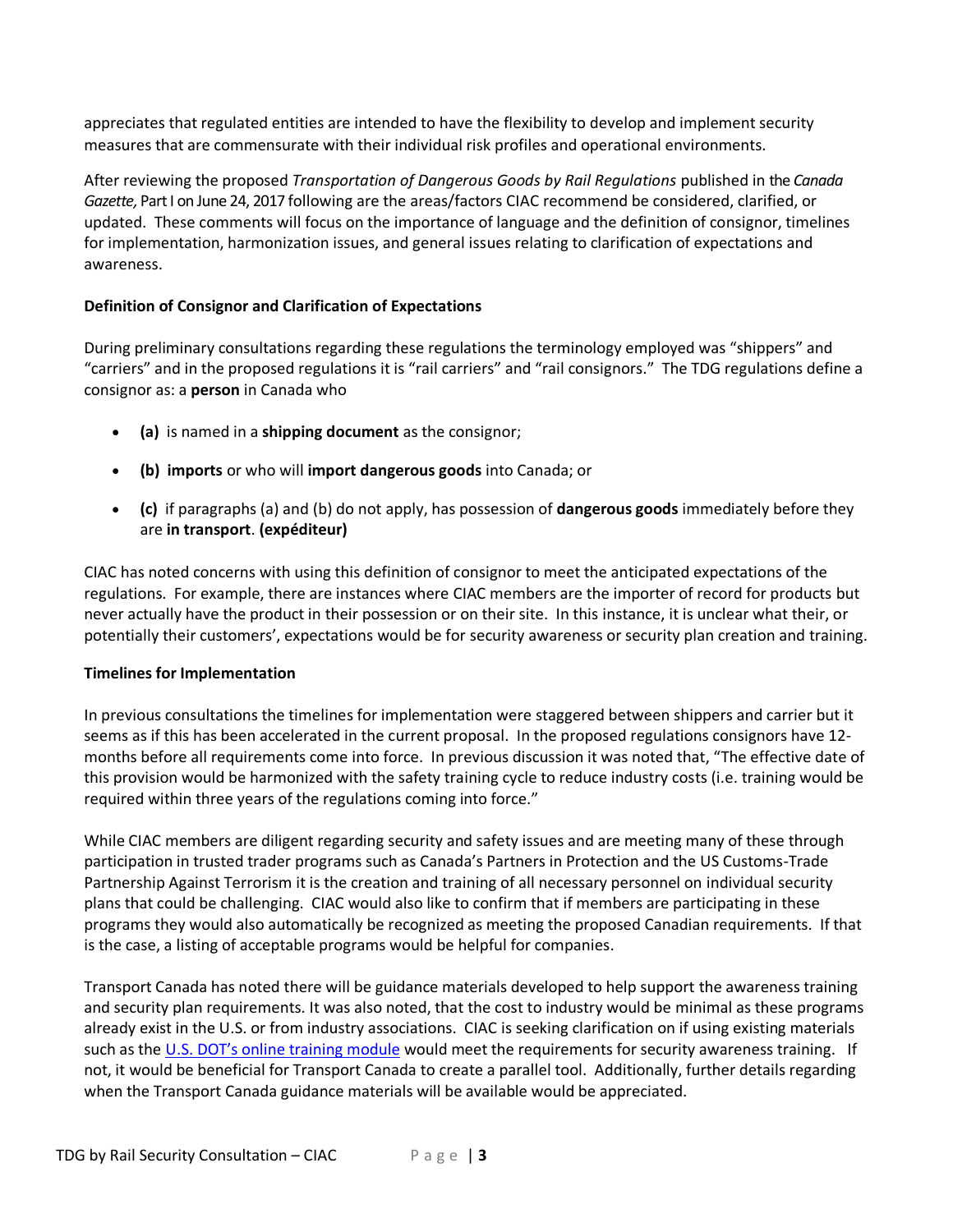#### **Harmonization Issues and Volume Thresholds**

In the industrial chemicals sector, there is approximately \$14.5 billion of product exported from Canada to the United States annually. As was recognized in the proposal, enhanced alignment between Canadian and U.S. regulations that facilitate the movement of dangerous goods by rail across the border are important and CIAC would not want to see the level of confidence in the security of the Canadian rail transportation system negatively impact trade. CIAC and its members support the flexible approach taken for meeting the requirements while also recognizing the importance of being able to develop and implement security measures that are commensurate with individual risk profiles and operational environments.

While these measures are moving toward closer alignment with the U.S. requirements, in the U.S. security regulations are already in place for all modes. As Transport Canada is implementing these requirements uniquely for the transportation of dangerous goods by rail we recommend reviewing the threshold requirements in Schedule 1. Given the volumes of product typically moved by rail a 3,000L baseline appears to be very low. It is additionally recommended to ensure that the language in the Schedule and regulations are explicitly clear that the requirements are only for rail as the same 3,000L could also move by another mode. CIAC recommends working with industry to determine an appropriate minimum threshold and would offer an initial recommendation of a minimum 10,000L threshold replace the 3,000L. It should be noted that the 3,000L threshold would likely inadvertently capture many residue cars as well.

Furthermore, it would be beneficial to clarify if there are exemptions for packaged goods that in overall volume could exceed the low 3,000L limit currently being captured. It would also be helpful to add clarification regarding if there is the intention, in some cases, to limit the requirements to bulk shipments as is the case in the U.S. which i[n 49-CFR table](https://www.ecfr.gov/cgi-bin/text-idx?SID=10f025c8b2288b89e4ced149acc4b81d&mc=true&node=se49.2.172_1800&rgn=div8) states, "large bulk quantity" refers to a quantity greater than 3,000 kg (6,614 pounds) for solids or 3,000 liters (792 gallons) for liquids and gases in a single packaging such as a cargo tank motor vehicle, portable tank, tank car, or other bulk container."

Finally, regarding harmonization and the listing of security-sensitive dangerous goods identified in Schedule 1, there are cases where specific UN numbers are referred to in the proposed Canadian regulations. In the U.S. regulations, specific UN numbers are not used which may cause confusion or divergence between the requirements.

## **Regulatory Text and Location of Regulations**

CIAC found the regulatory text challenging to interpret regarding the expectations for consignors compared to carriers. This was in part due to the actual term carrier and consignor not appearing together and only noting in Part 5 regarding when the amendments come into force that carrier will be replace with "consignor or carrier" in various parts of the regulation. The table included in the Executive Summary to the proposed regulatory text is helpful in addressing this if this text must remain in its current form.

Furthermore, it is recommended the wording surrounding which individuals require security awareness and plan training be revised and clarified. In its current form, it could be interpreted that everyone would require this training where it seems more appropriate that it would be those individuals involved in TDG and transportation related functions. This clarification could also better help align with the U.S. DOT requirements.